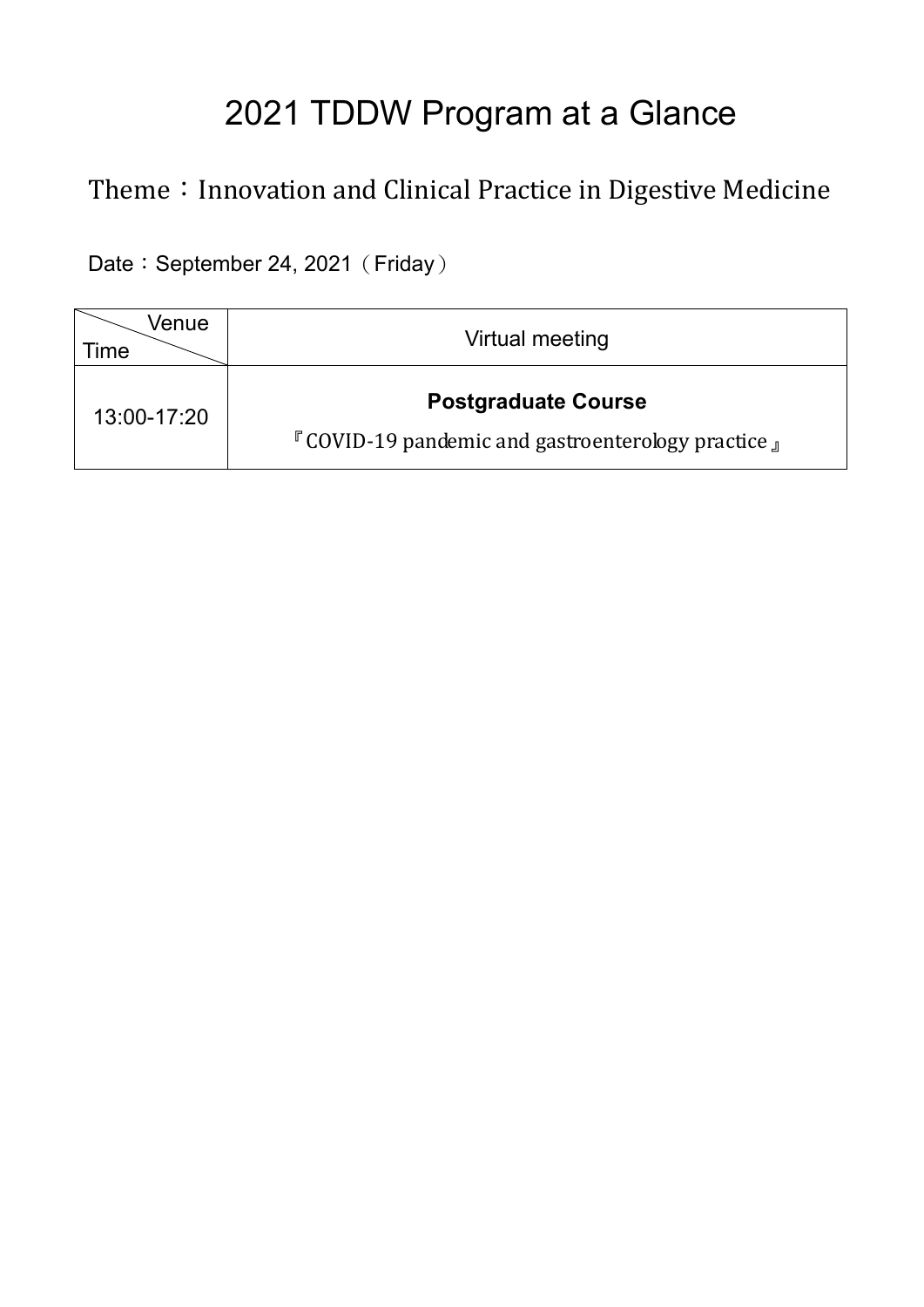### Date: September 25, 2021 (Saturday) Venue: Virtual meeting

| Venue<br>Time | Conference<br>Room A                                                                                                     | Conference<br>Room B                                                                                                                           | Conference<br>Room C                                                                                                                                                                         | Conference<br>Room D                                                                                                                     | Conference<br>Room E                                                                                                                                | Conference<br>Room F                          | Conference<br>Room G                   |
|---------------|--------------------------------------------------------------------------------------------------------------------------|------------------------------------------------------------------------------------------------------------------------------------------------|----------------------------------------------------------------------------------------------------------------------------------------------------------------------------------------------|------------------------------------------------------------------------------------------------------------------------------------------|-----------------------------------------------------------------------------------------------------------------------------------------------------|-----------------------------------------------|----------------------------------------|
| 08:00         | Registration                                                                                                             |                                                                                                                                                |                                                                                                                                                                                              |                                                                                                                                          |                                                                                                                                                     |                                               |                                        |
| 08:30-09:20   | Free Paper (I)<br><b>HCV</b>                                                                                             | Free Paper<br>(II)<br>LGI                                                                                                                      | Free Paper<br>(III)<br><b>HBV</b>                                                                                                                                                            | Free Paper<br>(IV)<br>Pancreas /<br><b>Biliary</b>                                                                                       |                                                                                                                                                     |                                               |                                        |
| 09:20-10:10   | Symposium<br>(1)<br><b>Third Space</b><br>Endoscopy-<br>2021 update<br>(DEST)                                            | Special<br>Lecture<br>(1)<br>Prof. Jun Yu<br>Colon cancer:<br>the roles of<br>gut microbiota<br>(TMC)                                          | Special<br>Lecture<br>(II)<br>Prof. Takuji<br>Gotoda<br>Surveillance<br>endoscopy for<br>patients with<br>low-risk<br>precancerous<br>conditions<br>after H. pylori<br>eradication<br>(GEST) | Symposium<br>(II)<br>How to<br>expand and<br>optimize<br>surgical<br>criteria of<br>locally<br>advanced<br>pancreatic<br>cancer<br>(TPS) | <b>[GEST-KASID]</b><br>Application of<br>artificial<br>Intelligence in<br>the<br>Management<br>of<br>Inflammatory<br><b>Bowel</b><br><b>Disease</b> | Young                                         |                                        |
| 10:10-11:00   |                                                                                                                          | Special<br>Lecture<br>(III)<br>Prof. Min-Hu<br>Chen<br>Emerging<br>Trends of<br>Inflammatory<br><b>Bowel</b><br>Disease in<br>Asia<br>(TASSID) | Special<br>Lecture<br>(IV)<br>Porf.<br>Chii-Wann<br>Lin<br>From<br>Innovation to<br>Clinical<br>Practice:<br>Co-creation<br>Model and<br>Case Study<br>(ITRI)                                |                                                                                                                                          |                                                                                                                                                     | Investigator<br>Award (YIA)                   |                                        |
| 11:00-11:20   |                                                                                                                          |                                                                                                                                                |                                                                                                                                                                                              | <b>Opening Ceremony</b>                                                                                                                  |                                                                                                                                                     |                                               |                                        |
| 11:20-12:00   | Chairman's<br>Lecture<br>Prof. Xi-Zhang<br>Lin<br>An Interesting<br>Venture on<br>Innovations in<br>Gastroenterol<br>ogy |                                                                                                                                                |                                                                                                                                                                                              |                                                                                                                                          |                                                                                                                                                     |                                               |                                        |
| 12:15-13:35   | Satellite<br>Symposium<br>(I) - Olympus                                                                                  | Satellite<br>Symposium<br>(II) - Gilead                                                                                                        | Satellite<br>Symposium<br>$(III) - T-ACE$                                                                                                                                                    | Satellite<br>Symposium<br>$(IV)$ -<br>BMS/ONO                                                                                            | Satellite<br>Symposium<br>(V) - Takeda                                                                                                              | Satellite<br>Symposium<br>(VI) - Roche        | Satellite<br>Symposium<br>$(VII) - AZ$ |
| 13:40-15:20   | Symposium<br>(III)<br>Transforming<br>science to<br>standard<br>practice in<br>gastroenterol                             | Symposium<br>(IV)<br><b>NASH</b><br>Symposium<br>(TASL)                                                                                        | Symposium<br>(V)<br>Updates in<br>the treatment<br>of functional<br>GI disorder<br>(TNMS)                                                                                                    | Symposium<br>(VI)<br><b>First line</b><br>combination<br>therapy or<br>sequential<br>therapy for                                         | Poster of<br><b>Distinction</b><br>Award - Liver                                                                                                    | Poster of<br><b>Distinction</b><br>Award - GI |                                        |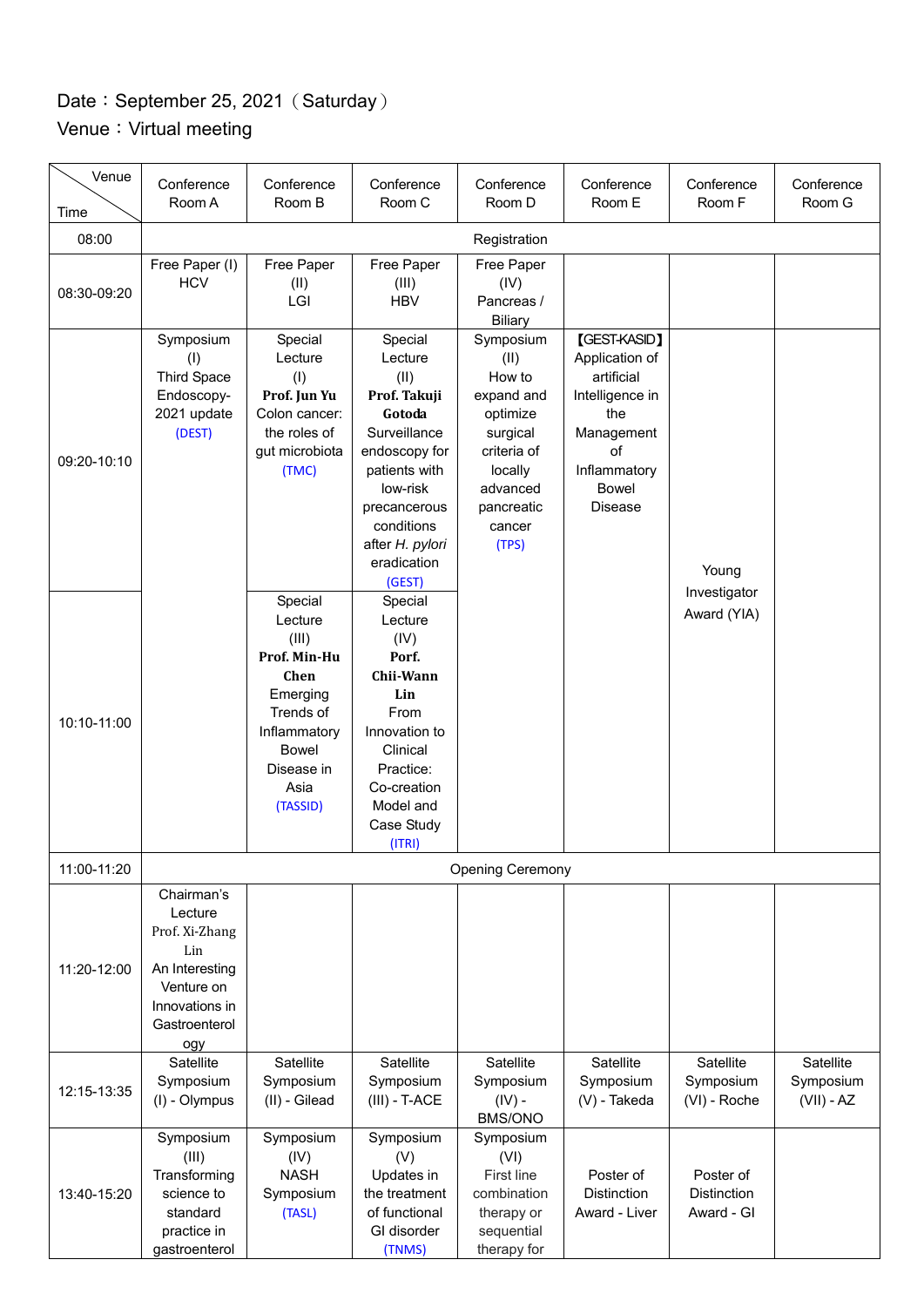|             | ogy<br>(GEST)                                                                                                                                |                                                                                         |                                                                                                             | <b>HCC</b><br>(TLCA)                                                                                 |                                                                                     |  |
|-------------|----------------------------------------------------------------------------------------------------------------------------------------------|-----------------------------------------------------------------------------------------|-------------------------------------------------------------------------------------------------------------|------------------------------------------------------------------------------------------------------|-------------------------------------------------------------------------------------|--|
|             |                                                                                                                                              |                                                                                         |                                                                                                             |                                                                                                      |                                                                                     |  |
| 15:20-15:30 |                                                                                                                                              |                                                                                         |                                                                                                             | Coffee Break                                                                                         |                                                                                     |  |
| 15:30-17:10 | Symposium<br>(VII)<br><b>TAIWAN CAN</b><br>$HELP -$<br>Combat<br>against<br>digestive<br>diseases on a<br>national scale<br>(GEST-TASL-DEST) | Symposium<br>(VIII)<br>Interventional<br>Oncology in<br>Digestive<br>Medicine<br>(TSIR) | Symposium<br>(IX)<br><b>New</b><br>Diagnostic<br>Modalities in<br>Digestive<br><b>Diseases</b><br>(TSPGHAN) | Symposium<br>(X)<br>Strategies to<br>improve<br>outcome for<br>gastric cancer<br>in Taiwan<br>(TSSG) | Forum of<br>Gastroenterol<br>ogical Primary<br><b>Care Setting</b><br>消化系基層醫<br>療論壇 |  |